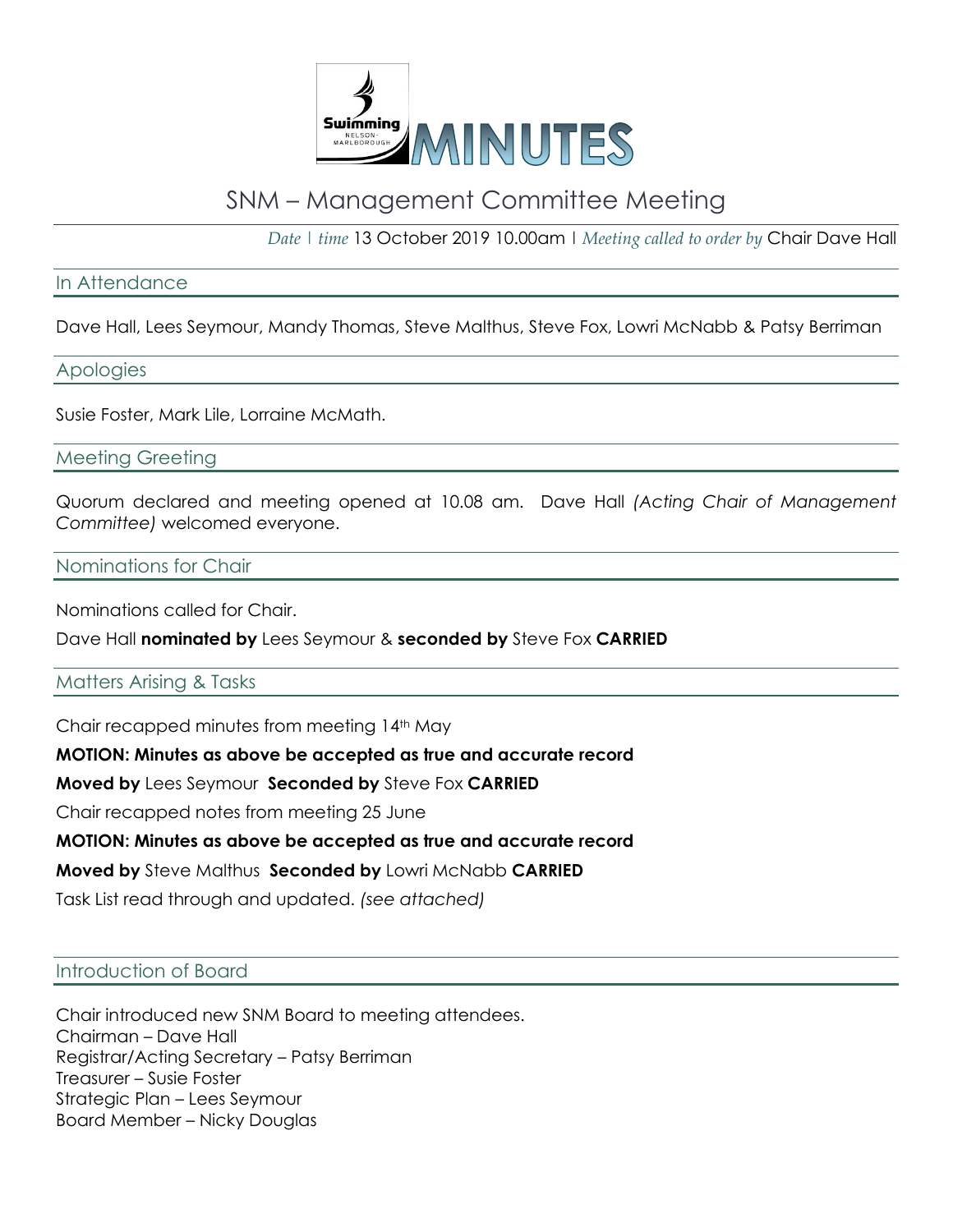- Chair called for attendees to advise of interest in vacant roles. Secretary for both Board & Mgmnt Committee. Option of employing secretary to be looked into by Lees Seymour via Intepeople.
- Lowri McNabb to take on Health & Safety & Child Protection portfolios. Liaise with Anna Loach regarding Child Protection hand over. *(Task List)*
- Funding & Grants portfolio and above flyer created to be sent out to clubs via Registrar with job descriptions and expressions of interest to be sent through to Registrar. Chair to approve flyer. *(Task List)*

**Motion:** Lowri McNabb be appointed to Health & Safety & Child Protection portfolios. **Nominated by:** Dave Hall **Seconded by:** Steve Fox **CARRIED**

## Committee Reports

## Secretary Report

• Email from Daniel Bell (CLM) via Karla Thurlow tabled and accepted as correspondence.

Registrar Report *(See attached)*

- Discussed need to make sure more information given to SNM clubs hosting large meets, rotation schedule to be circulated and Registrar to liaise with club prior to announcement to ensure resources and facilities available to run meets. Dave to email Makos rotation schedule and Patsy to work with Blenheim Swim Club in event management of South Island Champs.
- Lowri to liaise with Mark Lile to write press release on social media for recent results for NZ Short Course Champs and repost link for press release of Joshua Amyes and Daniel Bell's trip to Australia.

#### SNZ Liaison Report

- AGM feedback Dave Hall & Lees explained Hamish Neil received service award. They have requested information on application and once they have this information to be circulated via social media platforms.
- SNZ have expert on retainer for Child Protection issues and enquiries, this follows on from large volumes of enquiries in this area and a need for expertise in responses and actions.

**MOTION:** That above reports be accepted into minutes

## **Nominated by:** Patsy Berriman **Seconded by:** Lees Seymour. **CARRIED**

Club Reports

BSC little Hytek compatible printer only piece of equipment being shared by SNM region, request to purchase new one for Blenheim area sort. Purchase price \$150.00 approx. If purchase price above this amount Lowri to advise for further approval.

**MOTION:** Approval for purchase of new printer to value of \$150.00

## **Nominated by:** Patsy Berriman **Seconded by:** Lees Seymour. **CARRIED**

MEETING PAUSED AT 11.05AM & RESUMED AT 12.15PM